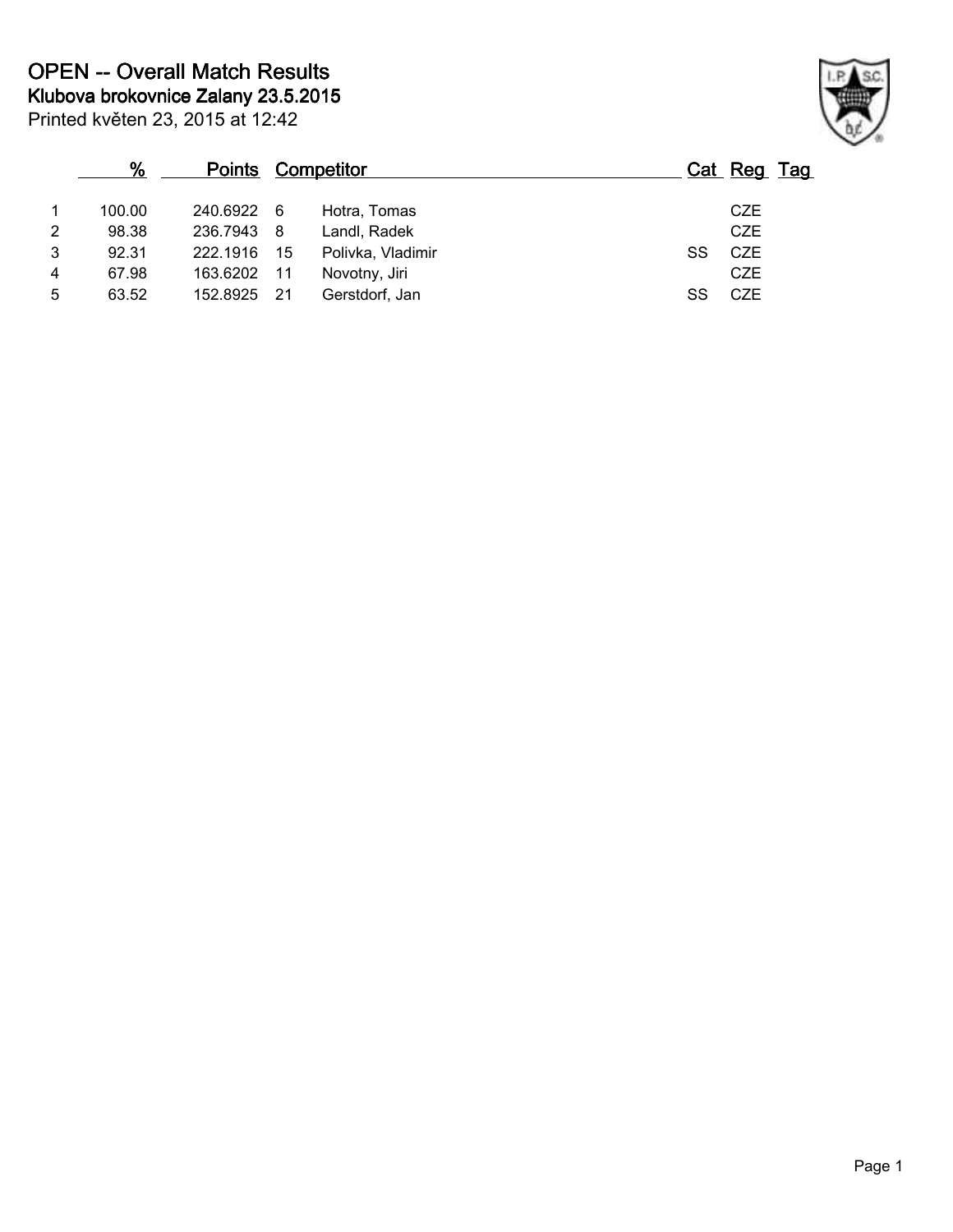**STANDARD -- Overall Match Results**

**Klubova brokovnice Zalany 23.5.2015**

Printed květen 23, 2015 at 12:42

## **% Points Competitor Cat Reg Tag** 1 100.00 266.1932 24 Caprata, Jaroslav CZE 2 94.53 251.6334 13 Paul, Petr CZE 3 72.08 191.8695 17 Rehberger, Ivo CZE 4 58.62 156.0429 19 Sedina, Jiri 2011 19 2012 19 2021 19 2021 19 2021 19 2021 19 2021 19 2021 19 20 20 20 20 20<br>5 54.48 145.0332 2 Censky Tomas 19 2021 19 2021 145.0332 2 Censky, Tomas 6 0.00 0.0000 26 Censky, Tomas \_ CZE /2 7 0.00 0.0000 14 Paul, Petr \_ CZE /2